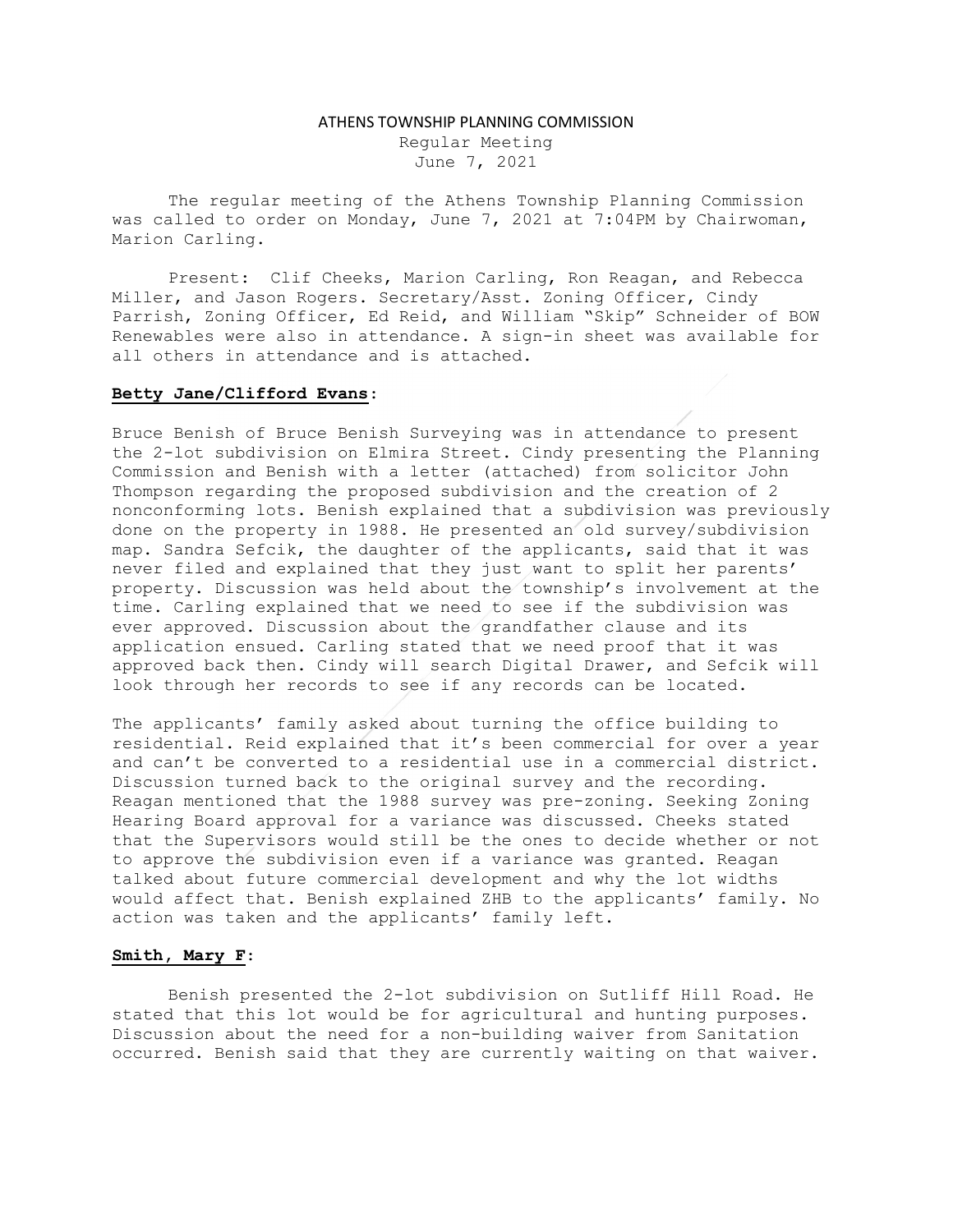Pg. 2 ATPC Minutes June 7, 2021

Motion to review was made by Miller, seconded by Reagan. Motion passed unanimously. The plan was reviewed.

The following deficiencies were found: 1. Need to add cartway widths to the plans 2. Need non-building waiver from Sanitation

Motion to recommend approval upon the resolutions of deficiencies was made by Cheeks, seconded by Miller. Motion carried unanimously.

Benish will come in to note/initial the cartway widths on the plans.

## Dandy Mini Marts #16:

Chris Wood from Hunt Engineers was in attendance to present the Preliminary Land Development for the addition of a drive-thru on Elmira Street. Carling stated her concern over the ownership of the property right next to Cole Street as the plans showed the scope of work going beyond the property line. Wood explained that the property in question is the township right of way. Parrish stated that Susan Seck (Roadmaster) was ok with the proposed work being done in the right of way. Discussion was held about parking spaces along Elmira Street being within the required setback. Wood said he can work around that issue if necessary. Concerns about the filling of the fuel tanks were addressed.

Sandra Sefcik and family returned to the meeting at 8:01PM.

Concerns were brought up about potential noise issues, and Wood will look into it. Screening was discussed. The narrowing of the driveway that close to Elmira Street were mentioned. Miller mentioned the traffic on Cole Street, especially when the 2 school busses come through. A driveway permit will be obtained as discussed by Schneider and Wood. Impervious coverage will not change per Wood and Schneider. Schneider stated that the storm water calculations should be updated to reflect only the property and not the right of way. Schneider read his comments for the Commission, and discussion was held about them. Willy Rowe stated the propane cylinders will be moved, most likely to the southern side of the building. Signage was addressed. Reagan still had concern about the safety at the kerosene pump with a drive-thru lane right there. Wood stated that he will have everything addressed and submitted to the township by June 14, 2021.

Motion to review that plan was made by Reagan, seconded by Miller. Motion carried unanimously. The plan was reviewed, and the following deficiencies were found: